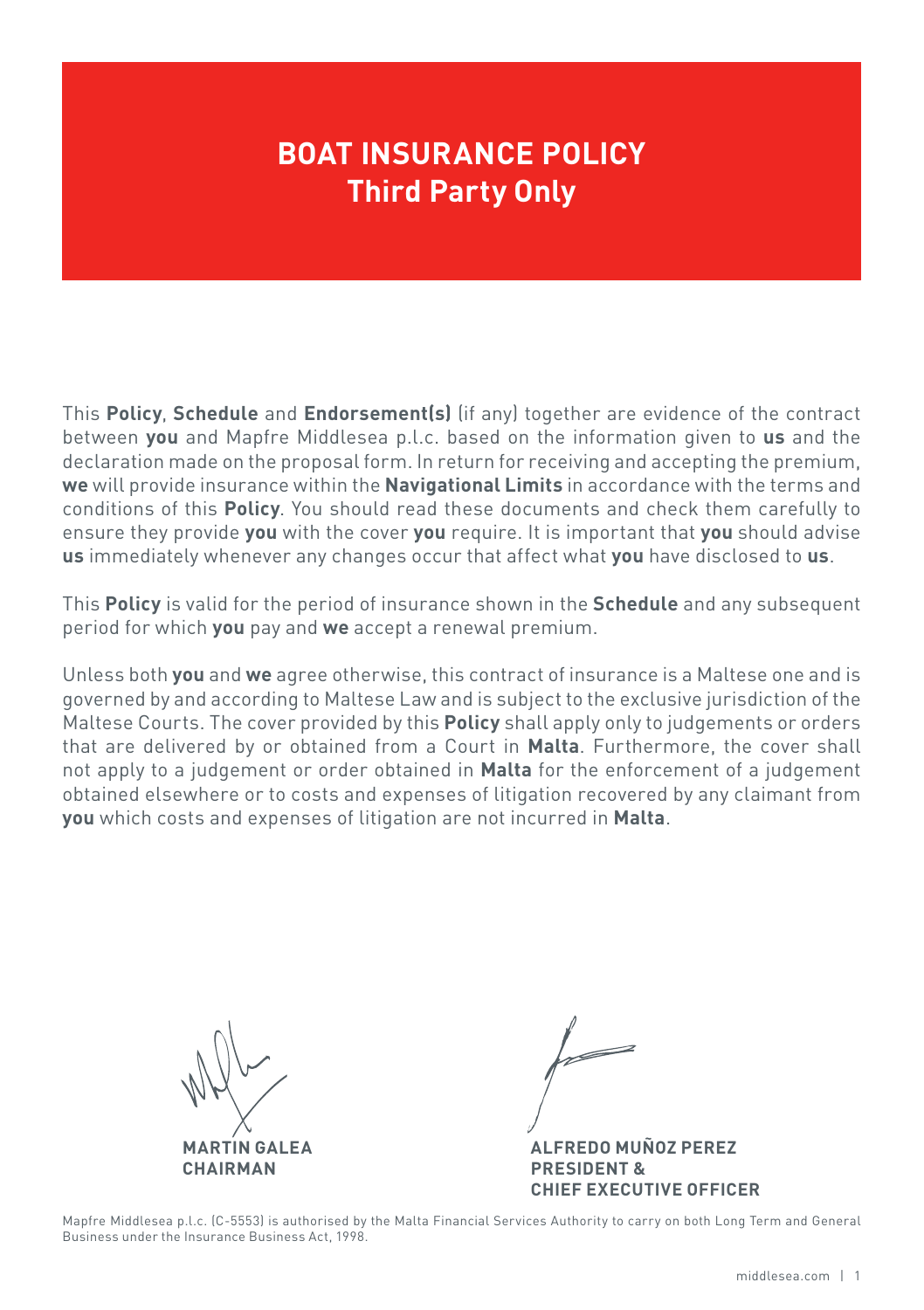### **DEFINITIONS**

Wherever you see the following words or phrases, they will have the meanings shown next to them and are shown in bold print. Any word or expression to which a specific meaning has been given, has the same meaning wherever it appears unless the context requires otherwise:

**Boat** is the marine vessel described in the **Schedule** including its machinery, outboard motors, tender, trailer, gear and equipment that would normally be sold with the vessel.

**Endorsement(s)** means any alteration made to the **Policy** which has been agreed by **us** in writing.

**Excess** is the amount of each claim that **you** have to pay **yourself**.

**Loss or Damage** means accidental damage caused by unforeseen forcible, violent or external means.

**Malta or Maltese** mean the, or of the, Republic of Malta including any recognised sea passage within the Republic.

**Navigational Limits** consist of the geographical limits within which **we** have agreed to insure the **Boat**. **You** can only navigate outside these limits when **you** are forced to by the weather, any form of danger or by an order of a government or legal authority.

**Policy** means this booklet, the **Schedule** and any **Endorsement(s)** all of which are to be read together.

**Racing** means any organised competitive events with a designated start and finish, speed tests or connected trials.

**Schedule** means the document attaching to this **Policy** containing details of **you**, **your Boat**, the use to which it can be put, who can drive **your Boat** and any applicable **Endorsement(s)**.

**We** or **Us** or **Our** mean Mapfre Middlesea p.l.c.

**You** or **Your** or **Yours** or **Yourself** mean the Insured described in the Schedule.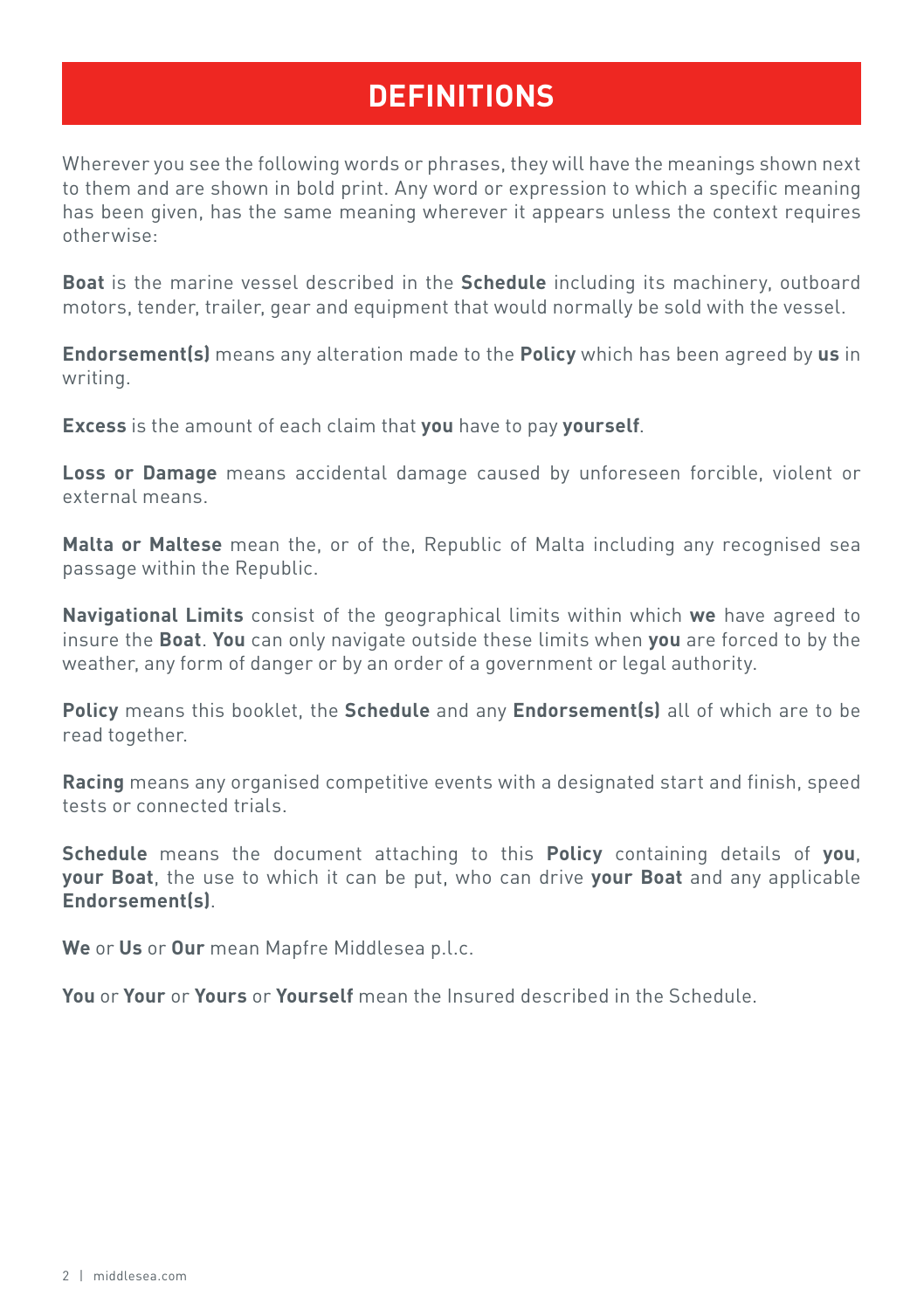### **SECTION 1 - LIABILITY TO OTHERS**

**We** will cover **your** legal liability, up to the limit stated in the **Schedule**:

1. to compensate other people if someone dies or is injured or their property is lost or is damaged, as a result of **your** interest in the **Boat**.

This cover is being provided to **you** and to those in control of the **Boat** with **your** permission.

2. and pay the reasonable costs of attempted or actual raising, removal or destruction of the wreck of the **Boat** or any failure to do so, resulting from **loss or damage** to **your Boat**.

### **SECTION 2 - ADDITIONAL COVER THIS WILL ONLY APPLY IF IT IS SHOWN AS INCLUDED IN THE SCHEDULE**

#### **1. Water Skiers Liability**

**We** will cover **your** liabilities to and of water skiers being pulled by the **Boat**.

Warranted that the driver and an onlooker are on board the **Boat** whenever the **Boat** is being used for water skiing.

General Exclusion x. is deleted and of no effect.

#### **2. Racing Risks**

**We** will cover **your** legal liabilities whilst the **Boat** is racing. (This is only applicable to sailing boats).

General Exclusion xi. is deleted and of no effect.

#### **3. Chartering**

**We** will cover the legal liabilities of the Charterers as if they were **yours**.

General Exclusion xv. is deleted and of no effect.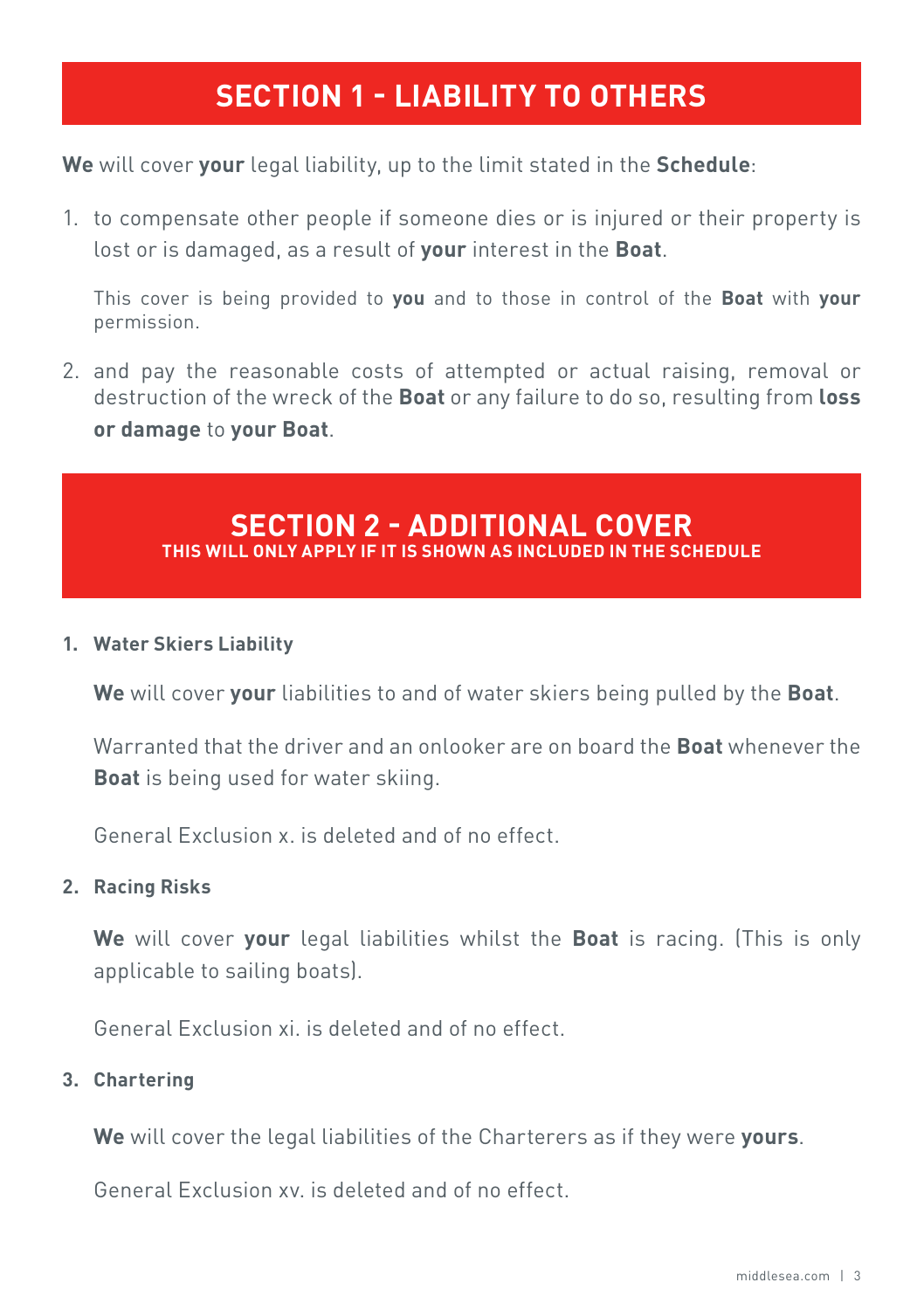### **WARRANTIES**

- **1. Speed Warranty:** Warranted that the speed of **Boat** shall not exceed 10 knots within any harbour or within 300 meters from any part of the foreshore.
- **2. Jet Skis Warranty:** Warranted use of life jackets at all times.

### **GENERAL EXCLUSIONS**

**We** will not cover or pay for:

- i. the **excess** or **excesses** shown in the **Schedule**;
- ii. costs, expenses or fees for preparing any claim **you** make under this **Policy**;
- iii. liabilities whilst the **Boat** is in transit by road, rail or ferry;
- iv. liabilities assumed under contract, incurred solely by an agreement entered into by **you**;
- v. liabilities as a result of the **Boat** undertaking towage or salvage services under a pre-arranged contract; however, the **Boat** may assist or tow vessels in distress;
- vi. accidents or illness to persons contracted by **you**, in any capacity whatsoever, in connection with the **Boat**;
- vii. liability to passengers or crew engaged in any underwater sport or activity, from the time of leaving the **Boat** until safely within or on the **Boat**;
- viii. any activity which takes place in the air involving persons being pulled by the **Boat**  and/or tender(s);
- ix. liabilities resulting from any accident whilst the **Boat** is in the care, custody or control of any business, trade, profession or organisation;
- x. any activity involving persons being pulled by the **Boat** and/or tender(s) unless **you** have written agreement from **us**;
- xi. liabilities whilst the **Boat** is racing unless **you** have a written agreement from **us**;
- xii. fines, penalties, punitive or exemplary damages of whatsoever nature;
- xiii. liabilities as a result of wilful misconduct or acts of recklessness by **you** or other persons in control of the **Boat** including, but not limited to, conduct when under the influence of alcohol or drugs;
- xiv. liabilities occurring outside the period of insurance or when the **Boat** is operating outside the **Navigational Limits** shown in the **Schedule**, unless **you** have a written agreement from **us**;
- xv. liabilities arising from hire, charter, reward or any other commercial activity, unless **you** have a written agreement from **us**;
- xvi. liabilities as a result of the **Boat** being stranded, sunk, swamped or breaking adrift whilst unattended except on a recognised mooring or anchorage;
- xvii. liabilities whilst the **Boat** is being used single-handedly for a period exceeding 24 hours;
- xviii. liabilities as a result of **your** failure to maintain the **Boat** in a seaworthy condition;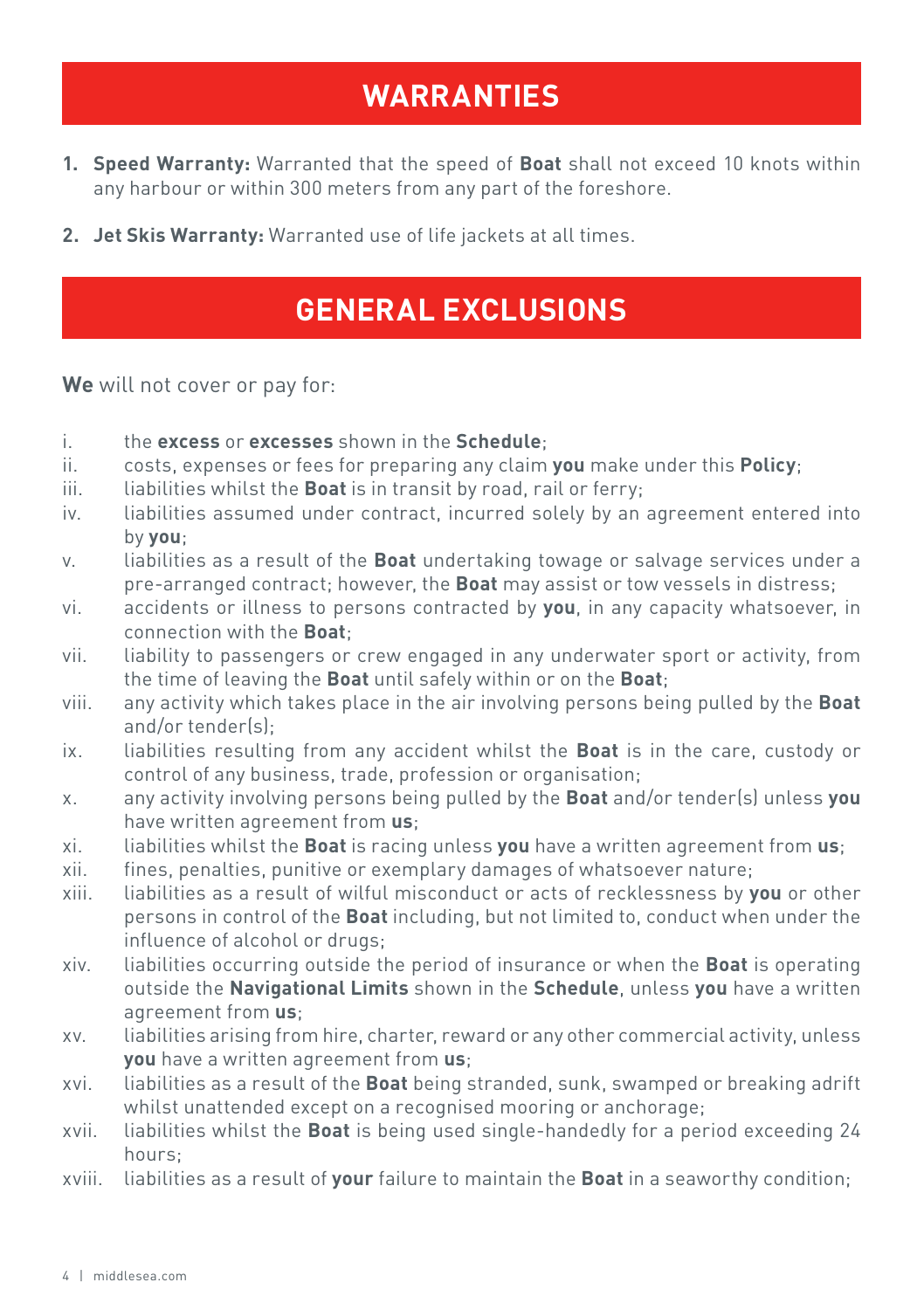- xix. liabilities for seepage, pollution or contamination unless directly caused by a sudden identifiable, unintended and unexpected incident occurring entirely at a specific time and place during the period of insurance;
- xx. liability resulting from deception by **you**;
- xxi. liability whilst the **Boat** is being used for illegal purposes;
- xxii. liability whilst the **Boat** is permanently used as a houseboat or whilst it is being used for demonstration purposes or whilst the **Boat** is used for any other purpose other than for private and pleasure purposes unless **you** have a written agreement from **us**.

### **GENERAL CONDITIONS**

- 1. **We** will provide cover under this **Policy** only if the material information **you** gave **us** when applying for insurance or when making a claim is true as far as **you** know. To be covered by this **Policy**, **you** must keep to the terms, conditions and **Endorsement(s)** of this **Policy**.
- 2. This **Policy** is non-transferable and should the **Boat** be sold or transferred to new ownership or there is a change in the interest, this **Policy** will become void and cancelled from the relevant date.
- 3. **You** must use due care and diligence and ensure that the **Boat** is maintained in a seaworthy condition at all times and those in charge of the **Boat** with **your** permission must have satisfied **you** of their competence, prior to **your** agreement.
- 4. As soon as **you** become aware of an event or cause that may lead to a claim under this **Policy**, **you** or **your** legal representatives must:
	- a. tell **us** immediately and provide **us** at **your** own expense all the information and help **we** need;
	- b. forward **us** immediately and unanswered any writ, summons or other legal documents served on **you** or **your** family in connection with any claim or legal liability arising from injury or damage;
	- c. not discuss, admit, reject or negotiate on any claim with anyone else without **our** written permission.
- 5. Where fraud (including exaggeration) is detected, claims will not be paid and **we** may refer the matter to the police for criminal prosecution. The **Policy** may not only be rendered invalid but **we** may also take other action consistent with **our** legal rights.
- 6. **We** may take over and conduct in **your** name with complete and exclusive control, the defense or settlement of any claim.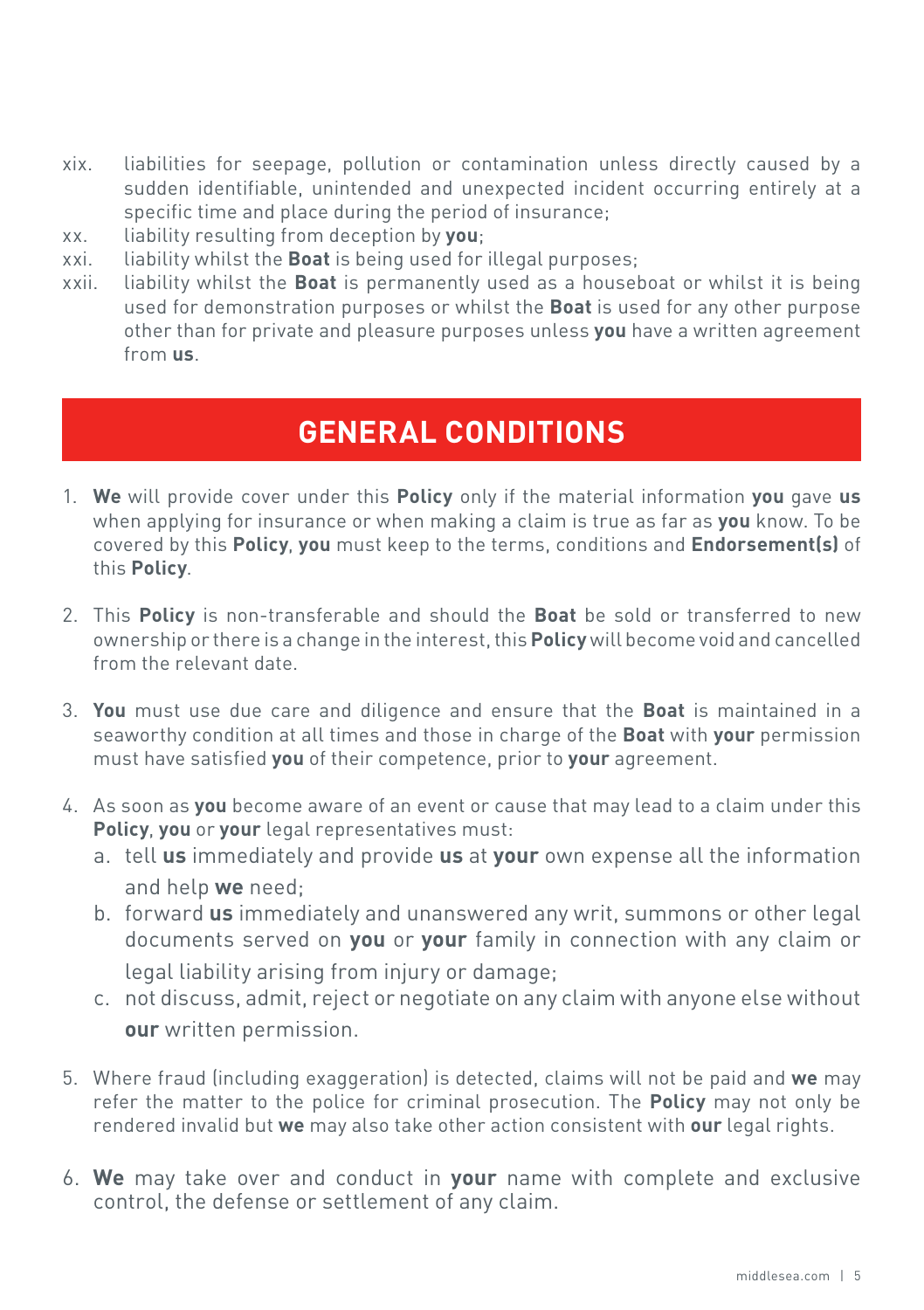- 7. **We** may at **our** expense and for **our** own benefit start legal action in **your** name to recover compensation from others in respect of any amount paid or payable under this **Policy**.
- 8. For any claim or series of claims arising from one event involving legal liability covered by this **Policy**, **we** may either pay up to the limit shown in the **Schedule** less any amounts previously paid or any lower amount for which **we** can settle **your** claim. Once **we** have made the payment, **we** will have no further liability for **your** claim.
- 9. If any liability which **you** are claiming for under this **Policy** is covered by any other insurance, **we** will pay only **our** proportionate share of that claim.
- 10.**You** may cancel this **Policy** at any time during its term. Any refund of premium will be worked out from the date **we** receive **your** cancellation instructions. Provided no claim or loss has arisen in the current period of insurance, **we** will return part of the premium calculated on **our** cancellation rates for the unexpired period of insurance.
- 11. **We** may cancel this **Policy** by sending **you** a registered letter giving **you** 7 days' notice to **your** last known address. **We** will refund the appropriate proportion of **your** premium worked out on a pro-rata basis from the date of our letter.

### **OUR COMPLAINTS PROCEDURE**

**We** are committed to providing good quality services. **We** recognize however that clients may not be satisfied with the service provided. To deal with this **we** have a complaints procedure. For the sake of clarification a complaint is broadly defined as being a written expression of dissatisfaction with services that **we** provide or actions **we** have taken that require a response. **We** distinguish complaints from queries. Queries are challenges to specific decisions in specific circumstances.

#### **How to complain**

#### **Step 1 – Contacting us**

The first step is to talk to a member of **our** staff or of the intermediary if **your** Proposal was arranged through one. This can be done informally either directly or by telephone.

Usually the best staff member to talk to will be the person who dealt with the matter **you** are concerned about as they will be in the best position to help **you** promptly and to put things right. If they are not available or **you** would prefer to approach someone else then ask for the manager or senior person responsible. **We** will seek to resolve the problem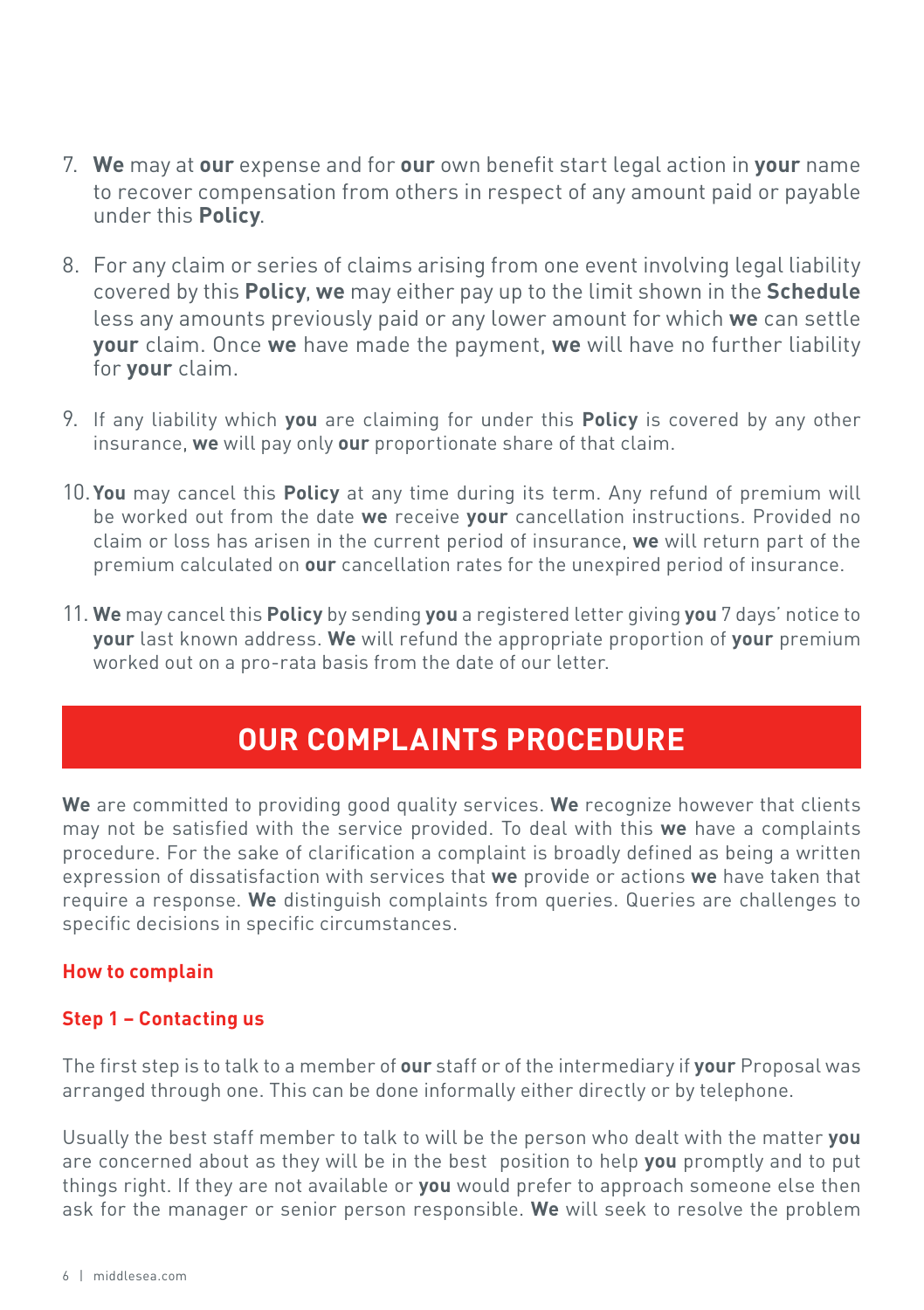immediately. If **we** cannot do this then **we** will take a record of **your** concern and arrange the best way and time for getting back to **you**. This will normally be within 2 working days.

#### **Step 2 – Taking your complaint further**

If **you** are still unhappy the next step is to put **your** complaint in writing, addressing it to **our** Complaints Officer, setting out the details, explaining what **you** think went wrong and what **you** feel would put things right. If **you** are not happy about writing a letter **you** can always ask a member of staff to take notes of **your** complaint which **you** will be then asked to sign. **You** will be provided with a copy for **your** own reference. This record will be passed promptly to the Complaints Officer to deal with.

Once **our** Complaints Officer receives a written complaint, s/he will arrange for it to be fully investigated. **Your** complaint will be acknowledged in writing within 5 days of receiving it and the letter will say when **you** can expect a full response. This should normally be within 3 weeks unless the matter is very complicated such as where other organisations need to be contacted. Where this is the case **we** will still let **you** know what action is being taken and tell **you** when **we** expect to provide **you** with a full response.

#### **Taking your complaint elsewhere**

If **you** are still not satisfied with the Complaints Officer's response, **you** can always seek advice elsewhere. **You** may contact the Consumer Complaints Manager at the Malta Financial Services Authority on 8007 4924 or 2144 1155.

Following these procedures will not affect **your** right to take legal action.